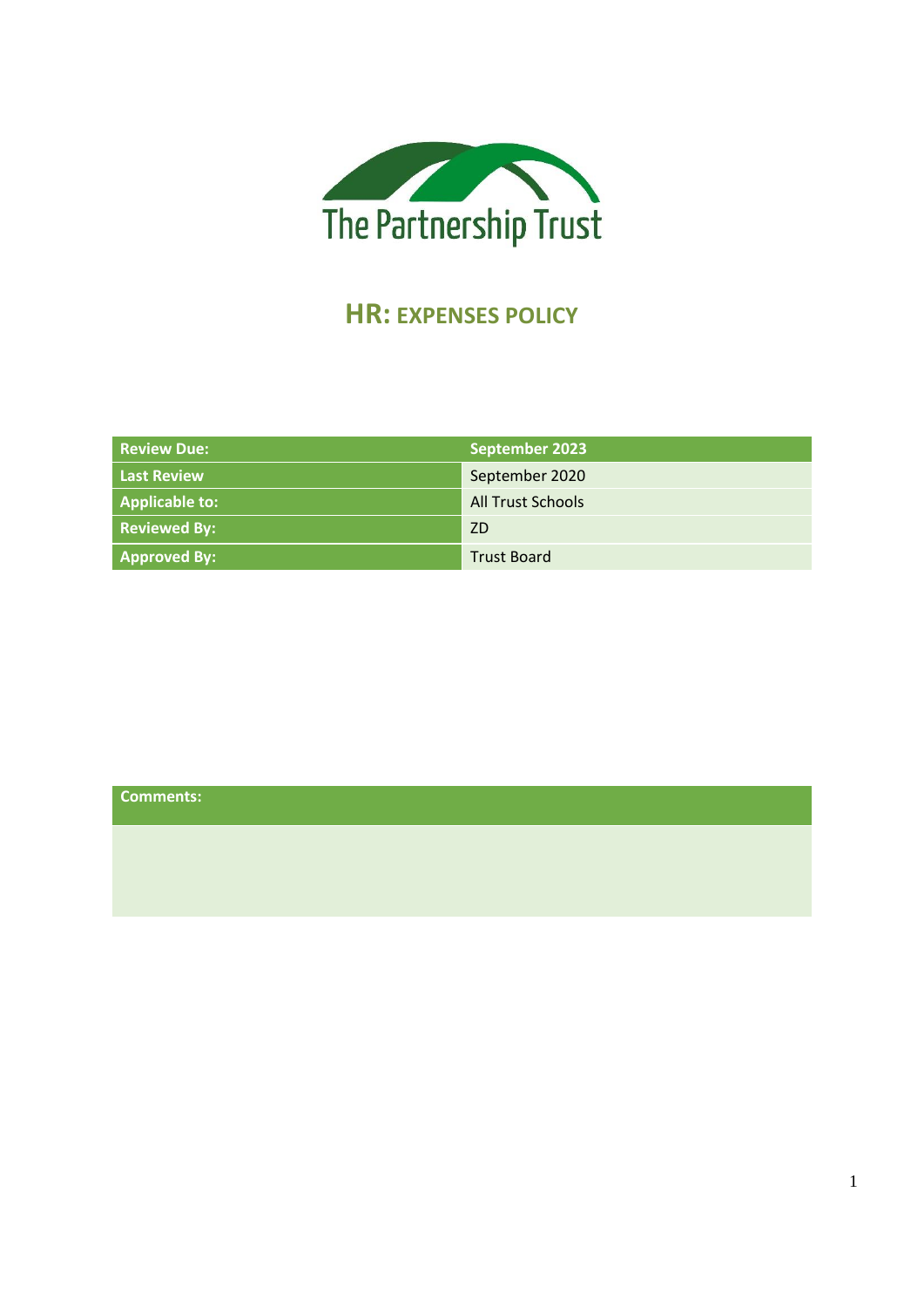# **Contents:**

## **1. Policy Statement**

- 1.1 These arrangements apply to all employees of The Partnership Trust (Trust).
- 1.2 This policy does not form part of any employee's contract of employment and the Trust reserves the right to review, revise, amend, withdraw or replace the contents of this policy at any time.
- 1.3 Personal expense claims are for the reimbursement of day-to-day personal expenses incurred whilst working on behalf of the Trust, and include:
	- Mileage costs (whilst attending meetings, etc)
	- Parking (whilst attending meetings etc)
	- Bridge tolls
	- Public transport including taxi fares
	- Overnight accommodation & meals, including out of pocket expenses
	- Telephone calls (for business use) itemised bills to be included for each claim
- 1.4 Personal expenses claims cannot be used for the following:
	- Office stationery
	- Refreshments for meetings,
	- Kitchen or office equipment,
	- Other colleagues' expenses or subsistence allowances,
	- Parking fines or Penalty Charge Notices,
	- IT equipment or consumables
- 1.5 Claims received for non-personal expenses will be returned, unpaid to the authorising line manager. If you are in any doubt, please contact the Business Manager before you buy or order goods.

## **2. Claim Forms**

- 2.1 All claims should be made using the relevant claim forms available from the School Office.
- 2.2 In order for claims to be processed the following criteria must be met:
	- Only the original claim form and original receipts will be accepted.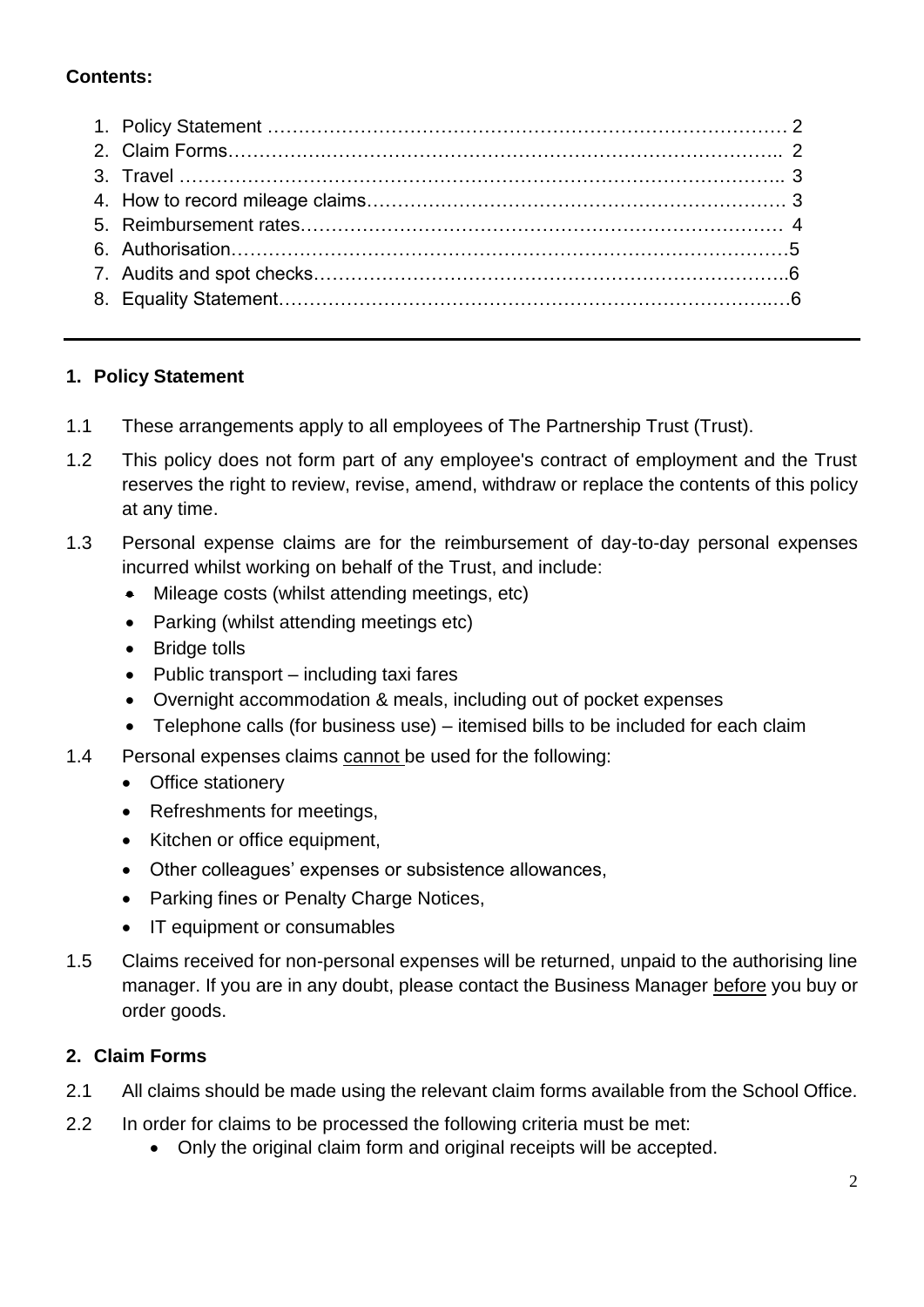- Completed forms must be signed by both the employee who incurred the expense and the relevant line manager who is duly authorised to approve the claim.
- Claims can only be made in respect of an individual employee's costs, i.e. not to include costs incurred by other work colleagues.
- Claims cannot be made on behalf of another employee.
- Receipts or proof of travel or expenditure must be submitted with each claim. This includes receipts for parking, train tickets, meals and overnight accommodation.
- Claims for mileage must be made within 3 months of completing the journey –claims made after this time must be authorised by the Headteacher.

# **3. Travel**

- 3.1 The reasonable cost of necessary travel in connection with the business of the Trust will be reimbursed. The most economic means of travel should be chosen if practicable and employees should use existing travel cards or season tickets wherever possible.
- 3.2 The following are not treated as travel in connection with our business:
	- travel between the employees' home and usual place of work;
	- travel which is mainly for you're the employees' own purposes; and
	- travel which, while undertaken on behalf of the Trust, is similar or equivalent to travel between the employees' home and their usual place of work.

## 3.3 Trains

 The cost of standard class travel on submission of a receipt with an expenses claim form will be reimbursed.

## 3.4 Taxis

Employees' are not expected to take a taxi when public transport available, unless it is cost effective due to a significant saving of journey time or the number of employees travelling together. A receipt should be obtained for submission with an expenses claim form.

## 3.5 Car

- Where it is cost effective for an employee to use their car for business travel, and the employee has been authorised to do so, they can claim a mileage allowance on proof of mileage. Details of the current mileage rates are set out below: Employees can also claim for any necessary parking costs which must be supported by a receipt or ticket.
- The Trust will not reimburse penalty fares or fines for parking or driving offences, other than at the discretion of the Trust and in exceptional circumstances.

## **4. How to record mileage claims**

- 4.1 Each claim must include the following information:
	- Reason for the journey
	- Location of where the journey started from.
	- Location of the meeting/training destination.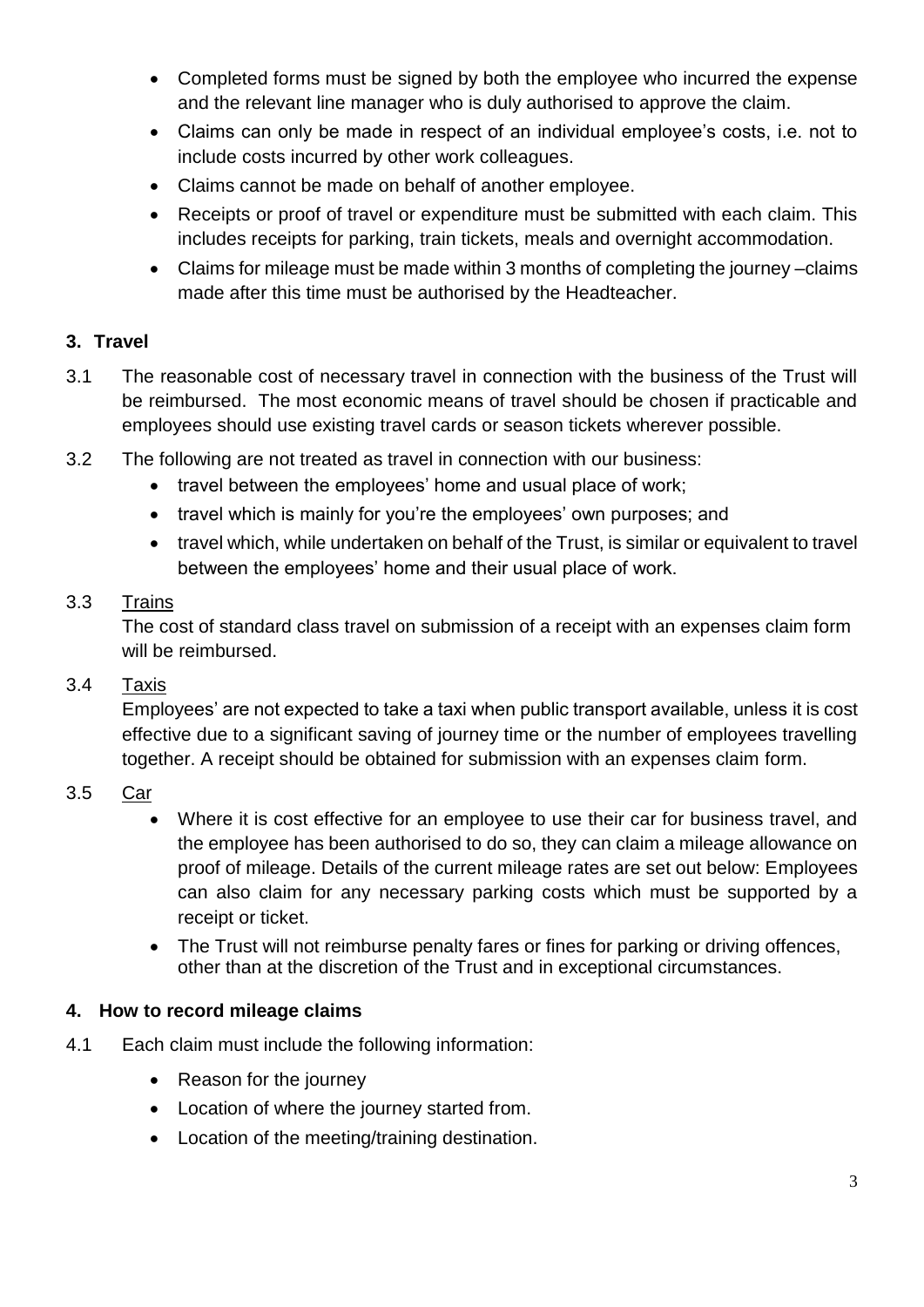4.2 As stated above, it is the Trust's policy that claims cannot be made in respect of "ordinary commuting", which is defined as your usual home to normal place of work mileage, i.e. the total number of miles it usually takes you to get to and from work each day. For example, if you live 6 miles away from the office, your ordinary commuting mileage would be 12 miles. Where a journey is made from home to another location other than an employee's normal place of work, a claim can only be submitted if the distance exceeds that of their "ordinary commuting" mileage.

## **5. Reimbursement rates**

- 5.1 The Trust' mileage rate is:
	- $\bullet$  451cc 999cc = 46.9p per mile
	- Above  $1000cc = 52.2p$  per mile
- 5.2 Any employee using their car for business purposes must ensure the car meets the following criteria:
	- The vehicle has a current Road Fund Licence and is in a road worthy condition complying with Road Traffic Acts.
	- That they have a valid driving licence and MOT certificate
	- That they have confirmed with their insurance company that they are fully insured for business use.
- 5.3 Employees are required to notify Payroll of a change of vehicle and all information relating to the vehicle used to complete the journey, must be included on every claim form.
- 5.4 Business purposes are defined as journeys made from the Normal Place of Work, or other designated place of work, with the authority of the appropriate line manager, for the purposes of carrying out work on behalf of The Trust.

## 5.5 Subsistence, accommodation and other expenses

The following guidelines apply to the reclaiming of expenditure for accommodation, subsistence and other expenses incurred by employees in carrying out their normal duties.

- All claims for accommodation, expenses and subsistence must be supported by valid receipts. Any claims submitted without a valid receipt will be returned to the employee.
- Receipted claims for subsistence will be paid up to the maximum amounts agreed by the Trust, but only to the value as detailed on the receipt.
- Employees will be eligible to claim for subsistence in respect of meals only where they incur expenditure while carrying out the normal duties of their job or attending a training course/conference whilst absent from their normal work place. Employees can claim up to a maximum of £7.35 as per the criteria set out below. Any claim will be subject to the employee having to be absent from their normal place of work for the qualifying time period(s) set out below, while carrying out their official duties. The maximum rates of payment for meals will be reviewed annually on 1 April and will be determined in accordance with HMRC guidance. All claims for meals must be supported by an itemised VAT receipt and not just a credit/debit card receipt. Claims for alcoholic drinks are not permitted.
- Where an employee is staying at a hotel overnight in connection with their work,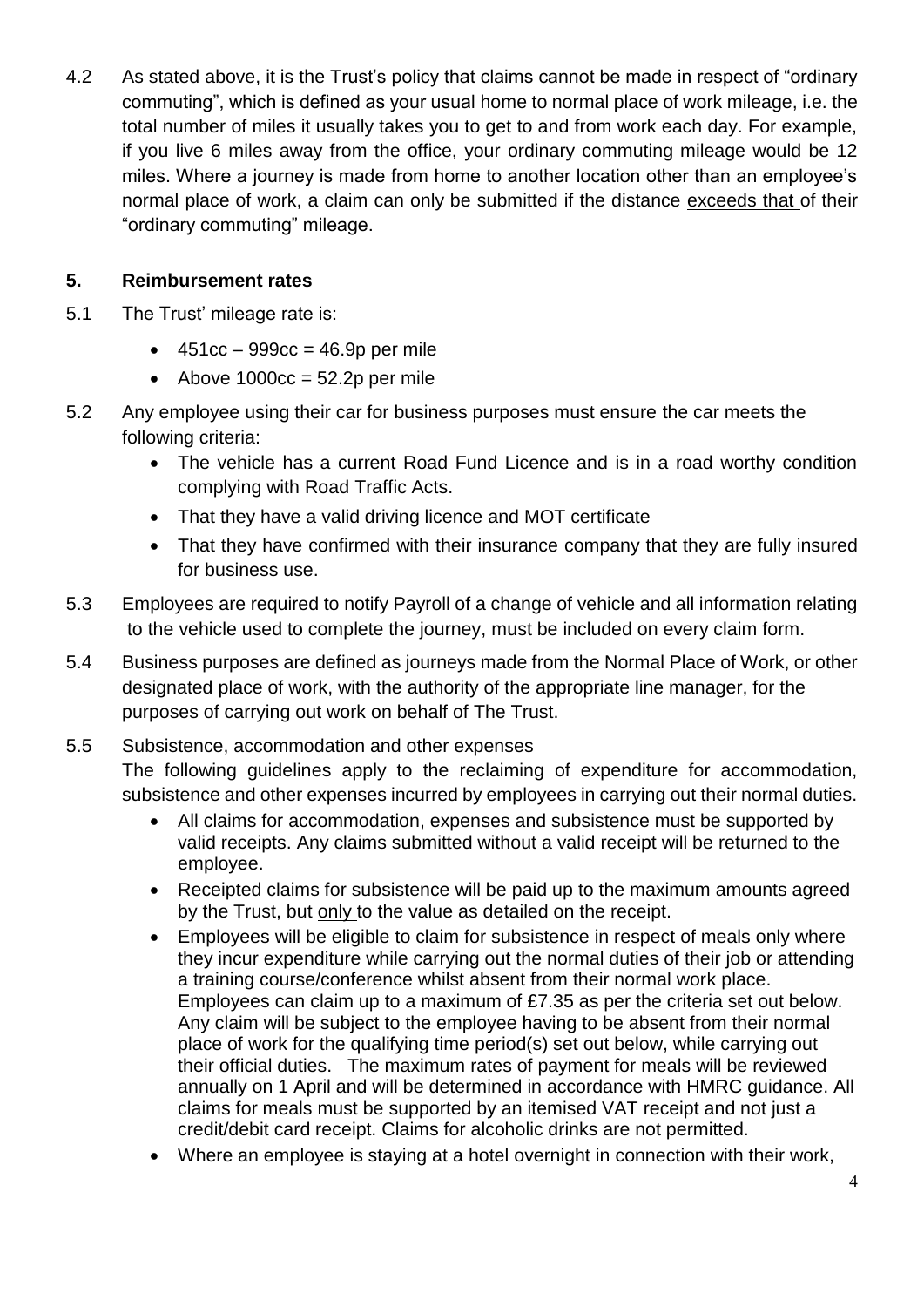the cost of taking an evening meal will be reimbursed up to the maximum amount prevailing at the time. In exceptional circumstances, the Headteacher can authorise expenditure in excess of these rates e.g. where there is no reasonable alternative other than to take a meal where the cost exceeds the allowances provided.

• Only the actual cost of the meal as indicated on the receipt will be reimbursed. Employees can only claim for their own individual costs incurred, as per the above criteria. If more than one employee is dining then each person wishing to be reimbursed must submit their own claim, with individual itemised receipts. Photocopies will not be accepted.

## 5.6 Hospitality/ Business Entertaining

Employees can claim expenses for the purposes of hospitality/business entertaining whilst carrying out their official duties. All claims should be made using the relevant claim forms available and payment will be made through Payroll. Any claims that exceed a maximum of £100 must be signed by the Headteacher.

## 5.7 Catering & meeting refreshments

These cannot be reimbursed via Personal Expenses. Please use the approved catering system. Please be aware that for legitimate business meetings with external clients/outside bodies subsistence provided by employees may be a taxable benefit unless it is tea and coffee supplied for a meeting where the majority of attendees have had to travel from their normal place of work.

## 5.8 Overnight accommodation

Where employees require overnight accommodation, it is expected that staff will seek rooms from recognised low cost hotels such as Travelodge, Premier Inn in order to minimise any unnecessary expenditure. All overnight accommodation must be agreed in advance with the employees' line manager.

If the rate for the room includes dinner, bed and breakfast, the maximum amount claimable would be:

| Accommodation rates | Maximum Room Only rate |
|---------------------|------------------------|
| Outside London      | £85.00                 |
| In London           | £125.00                |

## **6 Authorisation**

- 6.1 It is the responsibility of the individual submitting the claim to ensure that the amounts and values are a true and accurate reflection of the costs incurred. Submission of false claims for personal or financial gain, constitutes gross misconduct and will be dealt with in accordance with the Trust's Disciplinary Procedure.
- 6.2 The authorising line manager also has a responsibility to ensure that any claims they authorise are in accordance with the limits stated within this policy. Line managers who do not adhere to the policy may also be subject to disciplinary action in accordance with the